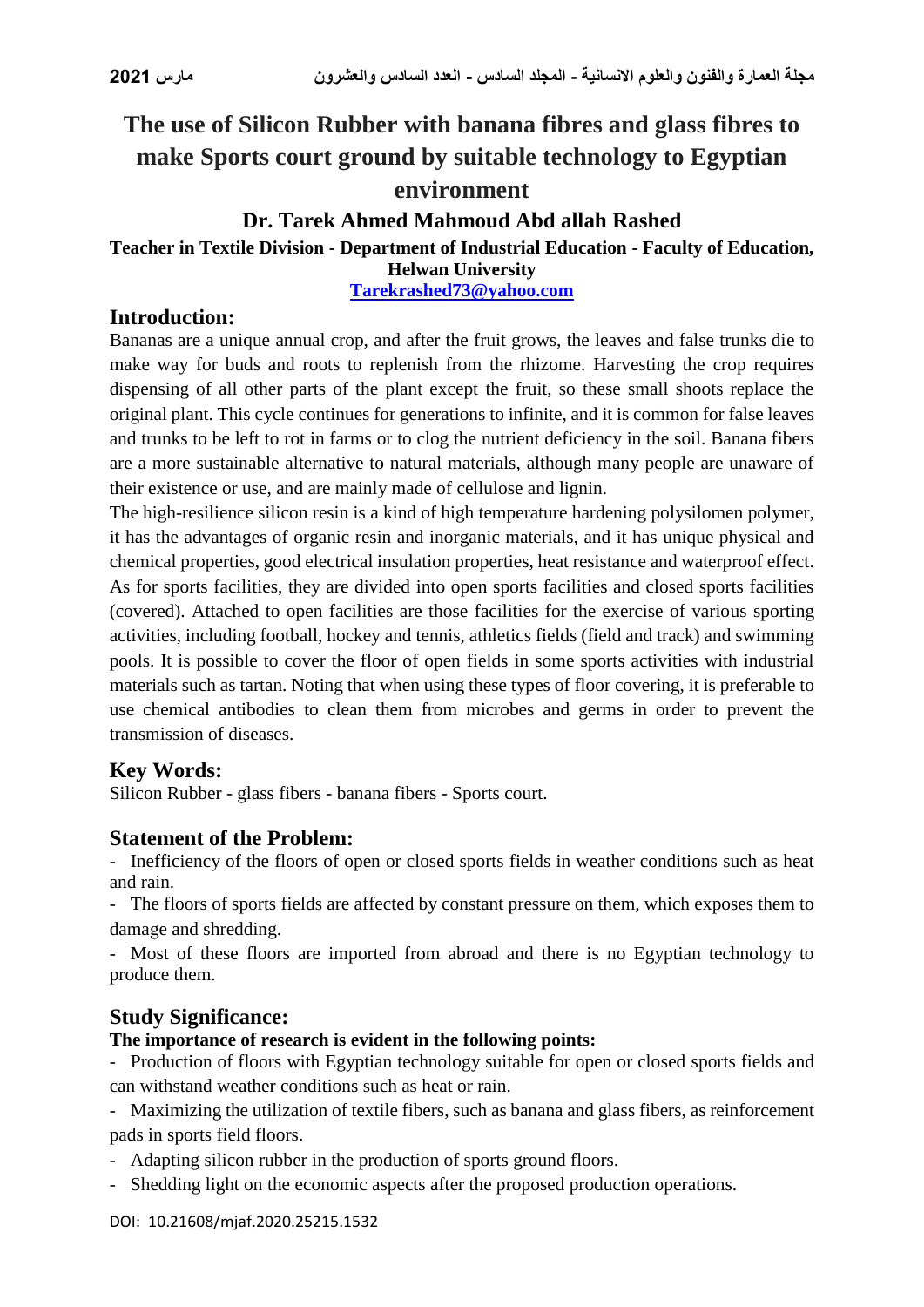# **Methodology of Research:**

- The research is based on the methods of practical application and statistical analysis.

# **Objective of Research:**

- Providing local qualities for sports stadium floors produced with Egyptian technology and using reinforced fillers of banana and glass fibers.

# **Practical Experiences**

- Tensile Test) Galdabini-Ouasar 600-Made in Italy) ASTM D638.
- Elongation Test) Galdabini-Quasar 600-Made in Italy) ASTM D638.
- Pressure Test) Galdabini-Quasar 600-Made in Italy) ASTM D695.
- Taber Abrasion (Taber Dual Abraser) ASTM D4060.

# **Procedural Steps for Research.**

- 4 silicon rubber samples were produced with (two samples with banana fibers, two samples with glass fibers).

1. The first sample: 50 grams' banana fiber whiskers, 1 kg silicon rubber.

2. The second sample: 100 grams' banana fibers whiskers, 1 kg silicon rubber.

3. The third sample: 100 grams of fiberglass (1) woven layer, 1 kg of silicon paper.

4. The fourth sample: 200 grams of fiberglass (2) woven layer, 1 kg of silicon paper.

# **Research results:**

The strengths and weaknesses of the four species produced through this research were recorded, and the observations were as follows:

#### **The first sample (1 kg silicon rubber - 50 gm banana fiber)**

The average tensile strength of the first sample is  $0.870 \text{ N} / \text{mm}^2$ . The addition of banana fibers to silicon rubber has helped to strengthen the strength of silicon rubber.

In contrast, the elongation decrease was to 195.38%, as there was a decrease in the rate of elongation of silicon rubber.

The mean pressure stress was  $1.540 \text{ N} / \text{mm}^2$ . The addition of banana fibers to silicon rubber increased the sample's tolerance to pressure.

And wild resistance 92 mg. It is a relatively high weight loss.

#### **The second sample (1 kg silicon rubber - 100 gm banana fiber)**

The average tensile strength of the second sample is  $0.732 \text{ N}$  / mm<sup>2</sup>. The addition of banana fibers to silicon rubber has helped to strengthen the strength of silicon rubber.

In contrast, elongation was 307.97%, where there was a relative increase in the percentage of elongation of silicon rubber after adding a larger amount of banana fibers than the first sample. The average pressure stress is  $1.562 \text{ N} / \text{mm}^2$ . It is an average slightly larger than the first sample.

Wild resistance of the second sample 31 mg. It is the lowest weight loss among all samples.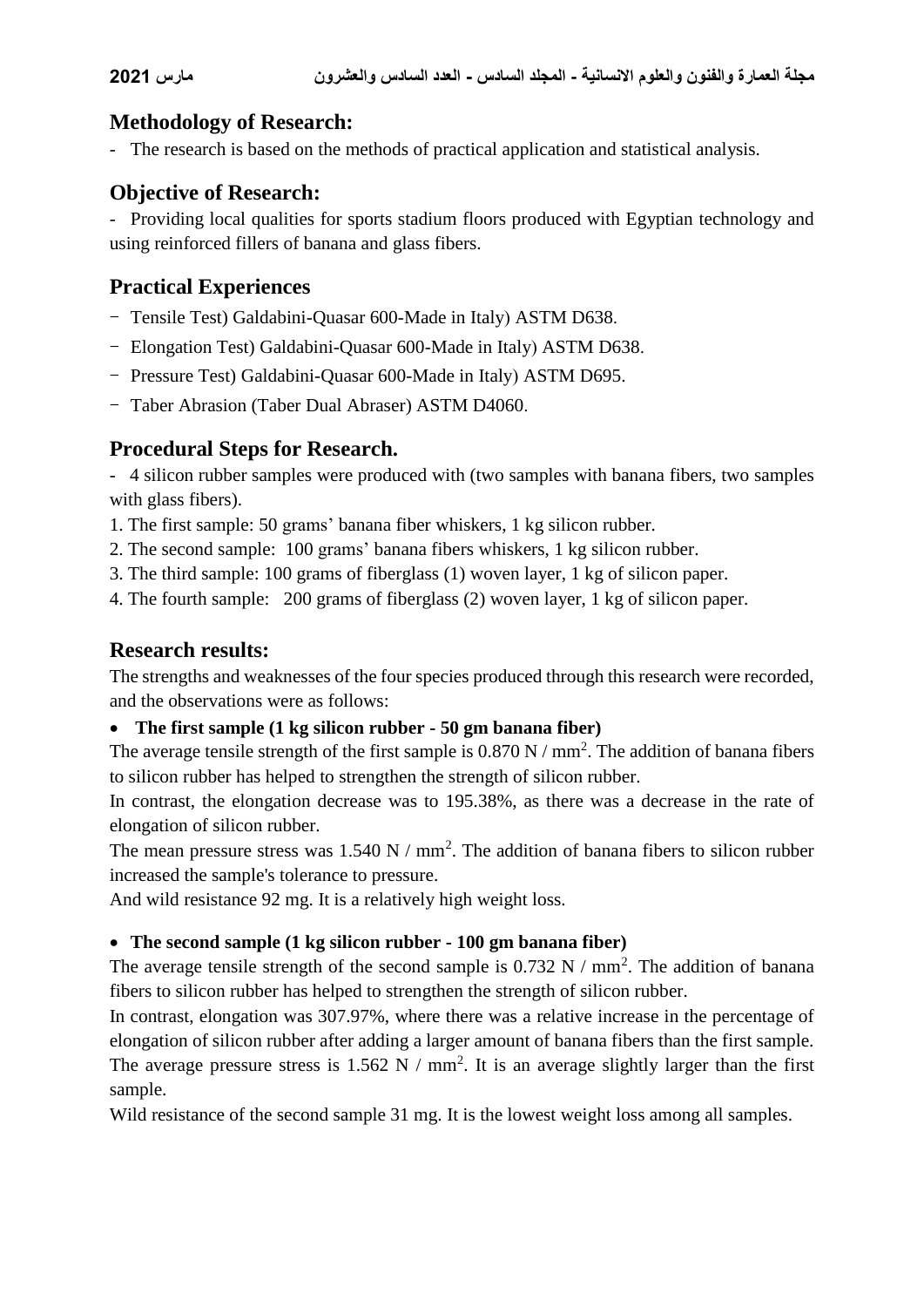#### **The third sample (1 kg silicon rubber - 100 gm fiberglass woven)**

The average tensile strength of the third sample was  $1.580 \text{ N}$  / mm<sup>2</sup>. That is, adding the fiberglass to the silicon rubber resulted in an increase in the tensile strength of the sample by a greater amount of banana fibers when added to the same amount of silicon reaper. As for the elongation of the samples, the elongation increased to 433.07%, which makes them the closest samples elongation compared to the elongation of the silicon raw rubber, which is estimated at 700%.

The average pressure stress of the third sample is  $1.485$  N / mm<sup>2</sup>.

Wild resistance of the third sample is 41 mg. It is a relatively small weight loss.

#### **The fourth sample (1 kg silicon rubber - 200 gm woven fiberglass)**

The mean tensile strength of the fourth sample was  $1.697 \text{ N/mm}^2$ , which is the highest recorded tensile strength ratio of the samples. With the increase in the amount of fiberglass added to the silicon rubber, the strength of the tensile strength increased by a greater amount, but a significant decrease in elongation reached 179.59%.

The mean pressure stress of the fourth sample was  $1.948 \text{ N/mm}^2$ , which is the highest tolerance for pressure on samples

The wild resistance of the fourth sample is 148 mg. It is a very high weight loss.

#### **Interpretation of the results.**

• It is clear from the previous results that the third sample is the ideal sample for the work of the sports stadiums appropriate for tracks or field for small sports, due to the increase in the strength by an appropriate amount while maintaining the highest amount of elongation, as it is one of the least samples regarding losing weight and land resistance. These are very suitable qualities for the track and field halls and gymnasium floors, which allows a significant decrease in the percentage of sports athletes injuries, and not affected by conditions of weather conditions such as high temperature, coldness and rain.

• It is also clear from the previous results that the second sample, despite the reduced amount of stress it had compared to the rest of the samples by a small amount and high elongation, and the lack of weight loss and resistance to the ground, which is also suitable for the work of athletics track grounds and stadium floors and gyms where it has a high elongation and appropriate stress strength, they have very appropriate environmental functions where the materials and synthetic fibers are replaced with environmentally friendly materials such as banana fibers.

• The fourth sample is considered the lowest quality of the results, despite its high strength, but it has flexibility, weak elongation, little resistance to land and high weight loss, and these characteristics are somewhat inappropriate for sports stadiums and athletics track, which require constant friction and high strength among the players 'shoes and floor track or stadium, and it is also not suitable for volatile weather conditions such as high temperature, coldness or rain.

• As for the first sample, it is primarily an economic sample. It appears to us in the case of wanting to get the lowest cost of raw materials, given that it contains only 50 grams of banana fibers added to silicon rubber compounds, in the case of neglecting the relatively high weight loss as a result of continuous friction, which Makes it in a constant state of maintenance to prevent injury to athletes.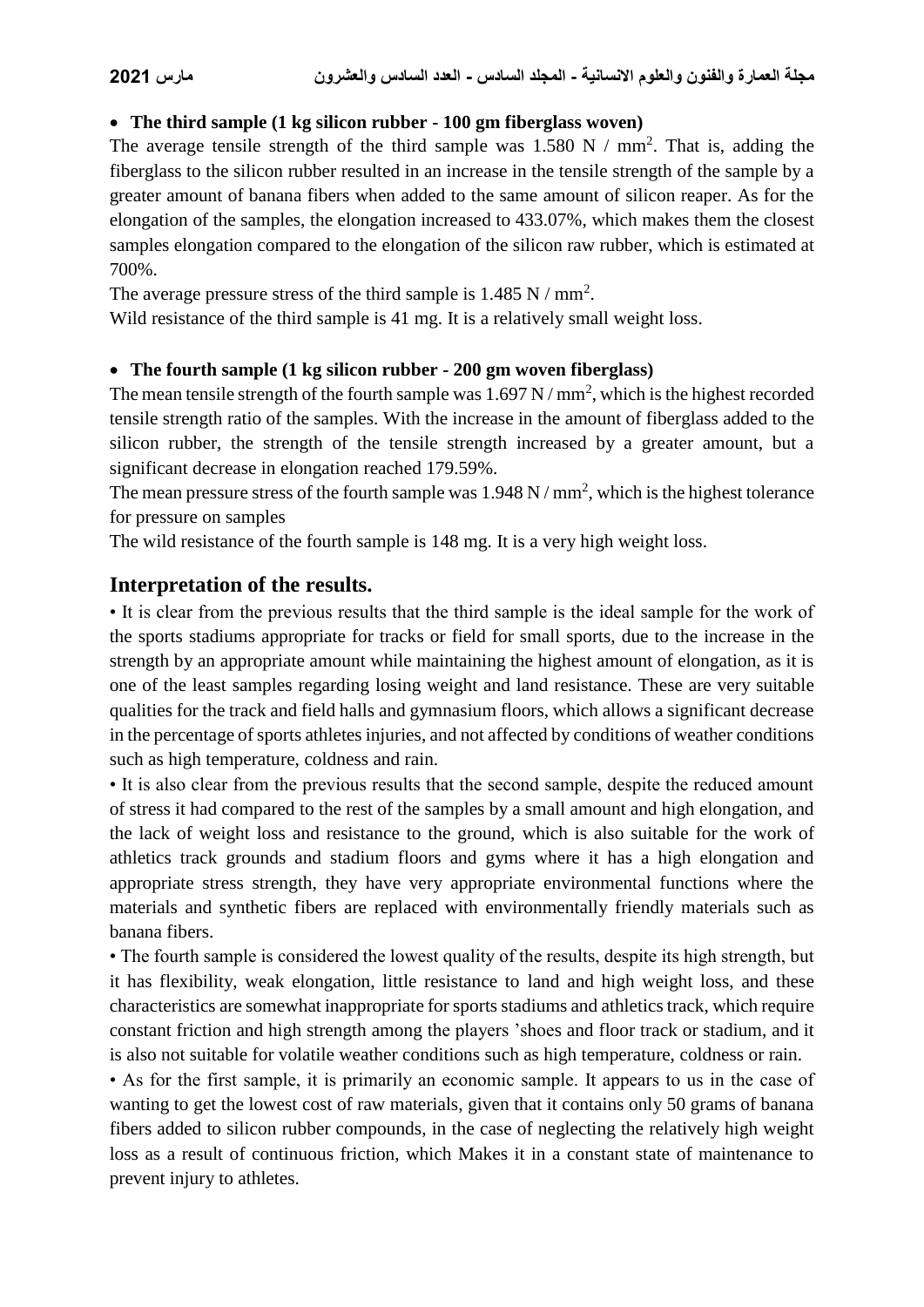• It is clear from the results of the samples, the important economic aspect in producing this type of stadium flooring in a simple way and in a pure Egyptian style, as the material of banana fibers was used instead of burning or disposing in a way that achieves an important environmental aspect. The glass fibers are used for reinforcement, which gives a large part of the continuity of the floor with some maintenance. As for the silicon material, it is less expensive than other materials used to cover sports fields.

#### **Recommendations.**

The research recommendations are summarized in the following points:

1. Achieving cooperation between the Ministry of Industry and the Ministry of Youth and Sports to produce playgrounds with Egyptian technology for open or closed sports stadiums that can withstand weather conditions and reduce muscle or bone injuries.

2. Shed light to take advantage of the textile fibers used in industrial purposes such as banana fibers and glass fibers to make strengthening pads in the sports stadium floors.

3. Paying attention to the silicone material due to its great industrial importance.

4. Highlighting the economic aspects after the proposed production operations.

# **References**.

1. El-Khouly Amin Anwar, Al-Shafi'i Jamal Al-Din, Alab Saghera, Alab Kabera (the conceptual and educational framework for games), Arab House of intellect, first edition 2009. - "small games, big games".

2. Abdel-Fattah Abu Al-Ella Ahmed, Ismail Kamal Abdel Hamid, Al-Thaqafa Al-Sahea Le Alreadeen, Dar Al-Fikr Al-Arabi, First Edition, 2001.

- "health culture for managerial staff".

3. Bureka Muhammad Jaber, Al-Sukari Khairia Ibrahim Al-Mabade Al-Asasea Le Al-Mekanica Al-Hayawea Fe Al-Magal Al-Ready, facility of knowledge, Alex. 2014. "basic principles for biomechanics in sport field".

4. Abdel Maksoud Ibrahim Mahmoud, El Shafei Hassan Ahmed Al-Mawsoa Al-Elmea Le Al-Edara Al-Readya - Sports facilities and facilities -, Al-Wafaa Publishing House, First Edition,

2004.

- "scientific encyclopedia for sport management"

5. Ismail Kamal Abdel Hamid, Abdel-Fattah Abu Al-Ella Ahmed, Al-Thaqafa Al-Sahea Le Al-Readeen , , Dar Al-Fikr Al-Arabi, First Edition, 2001.

- "health culture for pioneers" the Arab intellect publishing house.

6. Al-Sakkar Ibrahim Salem, Zahir Abdul Rahman Abdul Hamid, Hussein Ahmed Salem, Mawsoa Fsewlogea Mosabkat Al-Medmar, Book Center for Publishing, 2008.

- "physiological encyclopedia in tracks running competitions"

7. Salam Sedky Ahmed Alab Al-Qwa, Field competitions, jumping, throwing and related items

-, Modern Book Center, first edition, 2014.

**1.** Rashed Tarek Ahmed, Fiber textile and their applications in the architectural fields to achieve good mechanical targets, Journal of Architecture, Art & humanistic Science .11<sup>th</sup> vol. part2, 2018.